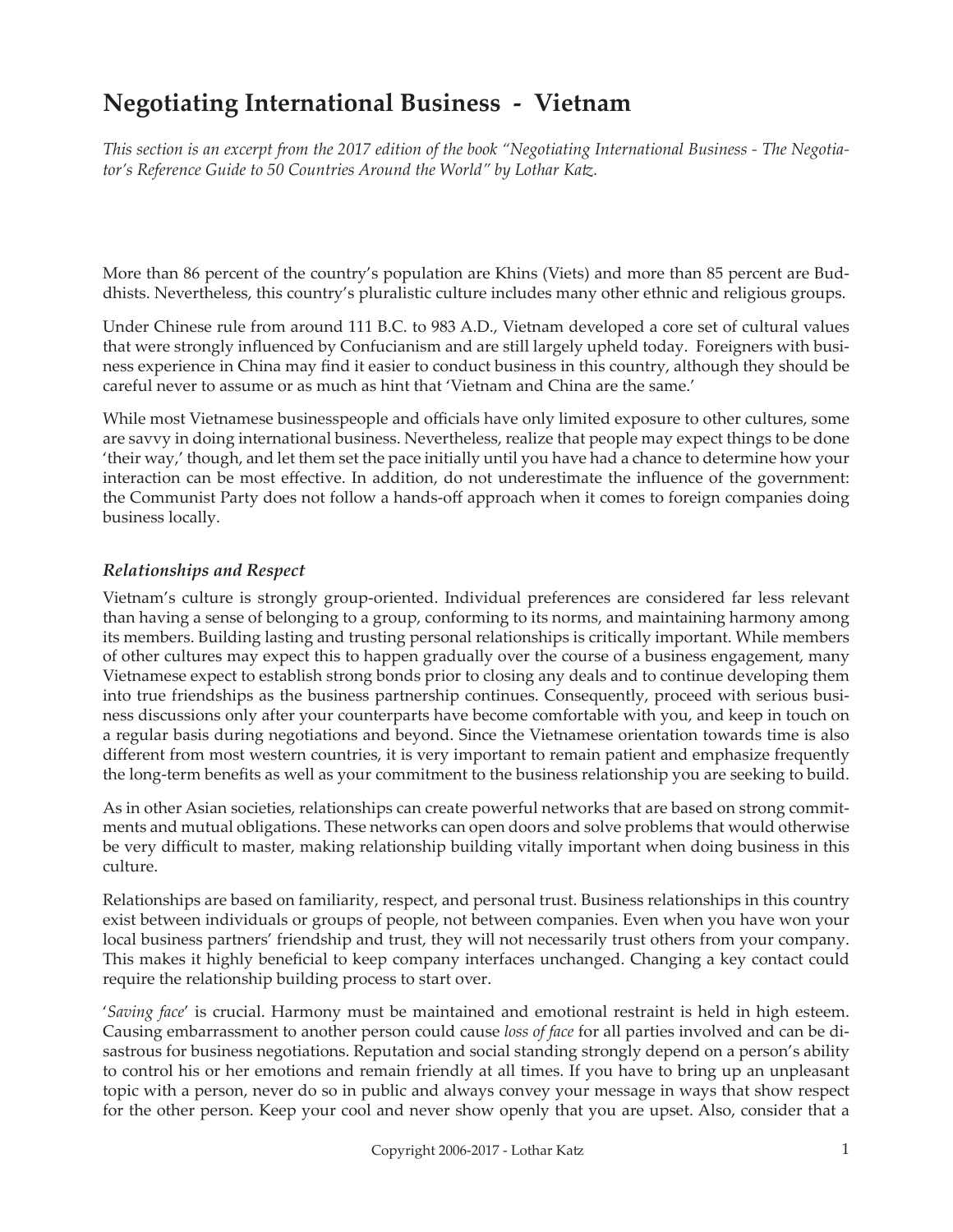person's *face* is a company's *face* – any individual employee's embarrassment may be felt by the whole company and could put you in a bad position.

Many Vietnamese, even among those with extensive international experience, consider the demanding and fast-paced western business style as arrogant, even rude. They are particularly critical of Westerners who appear to show off and 'blow their own horn.' Remaining modest and doing everything you can to maintain cordial relations are essential to your success. When receiving praise, contrary to western practice, it is customary to insist that your are not worthy of it or to belittle your accomplishments. Thanking the other for the praise may be taken as arrogance since it signals that you accept the praise as valid. This should not stop you from complimenting others, though. While the Vietnamese view politeness and humility as essential ingredients for a successful relationship, these factors do not affect their determination to reach business goals. They are patient and persistent in pursuing their objectives. It is in your best interest to do the same.

In traditional Vietnamese business culture, the respect a person enjoys depends on age, rank, and, to a lesser degree, one's achievements. You will commonly find leaders in senior roles to be of advanced age. It is very important to treat elderly people with the greatest respect. Admired personal traits include patience, humility, and fine manners.

## *Communication*

The official language of the country is Vietnamese. It is heavily influence by the Chinese language but not similar enough to allow mutual communication. Many businesspeople speak English, though often not well. It can be useful to have an interpreter. In order to avoid offending the other side, ask beforehand whether an interpreter should be present at a meeting. When communicating in English, speak in short, simple sentences and avoid using jargon and slang. It will help people with a limited command of English if you speak slowly, summarize key points, and pause frequently to allow for interpretation.

Vietnamese businesspeople usually speak in quiet, gentle tones, and conversations may include periods of silence. At times, people talking among themselves can appear emotional, but this can be misleading. To the contrary, emotional restraint is held in high esteem. At restaurants, especially those used for business lunches and dinners, keep conversations at a quiet level. Loud and boisterous behavior is perceived as a lack of self-control. The Vietnamese generally converse while standing around three feet apart. However, it is also not unusual to encounter situations where a counterpart may seem to ignore one's personal space altogether.

Because the concept of '*saving face*' is so important in this culture, communication is generally quite indirect. When responding to a direct question, people may answer 'yes' only to signal that they heard what you said, not that they agree with it. Open disagreement should be avoided and any kind of direct confrontation is discouraged. People rarely respond to a question or request with a direct 'no.' Instead, you may receive seemingly ambiguous answers, such as 'I am not sure,' 'we will think about it,' or 'this will require further investigation.' Each of these could mean 'no.' It is beneficial to use a similarly indirect approach, as Vietnamese people could perceive you as rude and pushy if you are too direct. If you have to convey bad news to the Vietnamese side, a *face*-saving way is to use a third party instead of communicating it yourself.

Gestures are usually subtle in Vietnam. It is advisable to restrict your body language. Non-verbal communication is important, though, so carefully watch for others' small hints, just as they will be watching you. Avoid touching other people. Eye contact should be infrequent. While it is beneficial to make some eye contact when meeting a person for the first time, the Vietnamese consider frequent eye contact intrusive and rude. It is generally considered respectful to look down when speaking with senior and/or older people.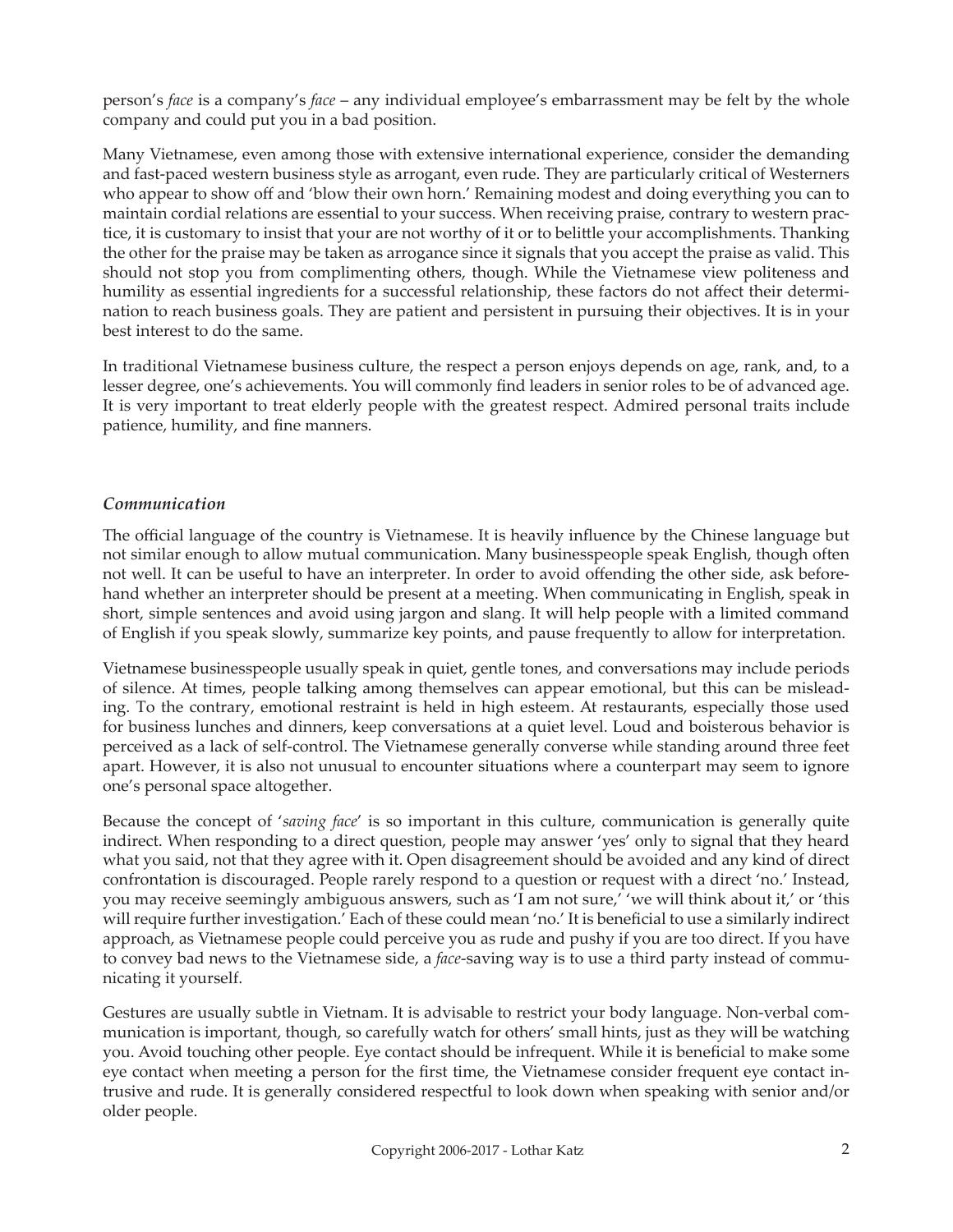### *Initial Contacts and Meetings*

Before initiating business negotiations in Vietnam, it can be advantageous to identify and engage a local intermediary. This person will help bridge the cultural and communications gap, allowing you to conduct business with greater effectiveness. The person may be able to leverage existing relationships, which could significantly shorten the time it takes until your potential partner is ready to do business with you.

It is better to conduct negotiations in Vietnam with a team of negotiators than to rely on a single individual. This signals importance, facilitates stronger relationship building, and may speed up the overall process. Changing a team member could require the relationship building process to start over and should be avoided. Worst case, such a change can bring negotiations to a complete halt.

If possible, schedule meetings at least four weeks in advance. Since the Vietnamese want to know who they will be meeting, provide details on titles, positions, and responsibilities of attendees ahead of time. Agreeing on an agenda upfront can also be useful. If you are trying to meet with company executives or high-ranking officials, be prepared for extensive back-and-forth communications until everything is finalized, and do not postpone or cancel meetings on short notice.

Punctuality expectations largely depend on the meeting participants' status and rank. The Vietnamese are careful not to waste a senior person's time. Being late to a meeting or social event without having a valid and plausible excuse can be a serious affront, so it is usually best to show up right on time. Meetings with lower-level managers are typically more flexible and may not even have a set start time. In that case, arrive at your convenience and be prepared that you may be kept waiting for a while.

Introductions are often not considered necessary here, so don't be too surprised if you meet a group of local contacts without being properly introduced

Vietnamese names are usually given in the order of family name, middle name, given name. When addressing people, use *Mr. /Ms.* plus the family name. If unsure how to pronounce a name, inquire upfront, or smile apologetically and ask the person. [Hint: the most common Vietnamese name, *Nguyen*, is pronounced like the English 'when.' It means 'farmer.']

Only close friends call each other by their first names, and you should never do so unless a person explicitly asked you to. Furthermore, the Vietnamese are very status-conscious. If a person has a title or doctorate degree, use it to address him or her. Always introduce and greet older people first. Introductions are accompanied by handshakes and/or slight bows. Some people may not want to shake hands, so it is best to wait for your counterparts to initiate handshakes, which should be light and may last as long as ten seconds. The exchange of business cards is an important step when meeting someone for the first time, so bring more than you need. Since many people are unable to read English, it is better to use cards with one side in English and the other in Vietnamese. Show doctorate degrees on your card and make sure that it clearly states your professional title, especially if you have the seniority to make decisions.

Present your business card with two hands, and ensure that the Vietnamese side is facing the recipient. Similarly, always accept others' cards using both hands. Smile and make eye contact while doing so, then examine the card carefully. Next, place the card on the table in front of you or into your card case. Never stuff someone's card into your back pocket or otherwise treat it disrespectfully. Do not write on a person's business card.

At the beginning of a meeting, there is normally extensive small talk. This allows participants to become personally acquainted. It is best to let the local side set the pace and follow along. People appreciate a sense of humor, but keep it light and friendly, and be careful not to overdo it. Business is a serious matter in Vietnam.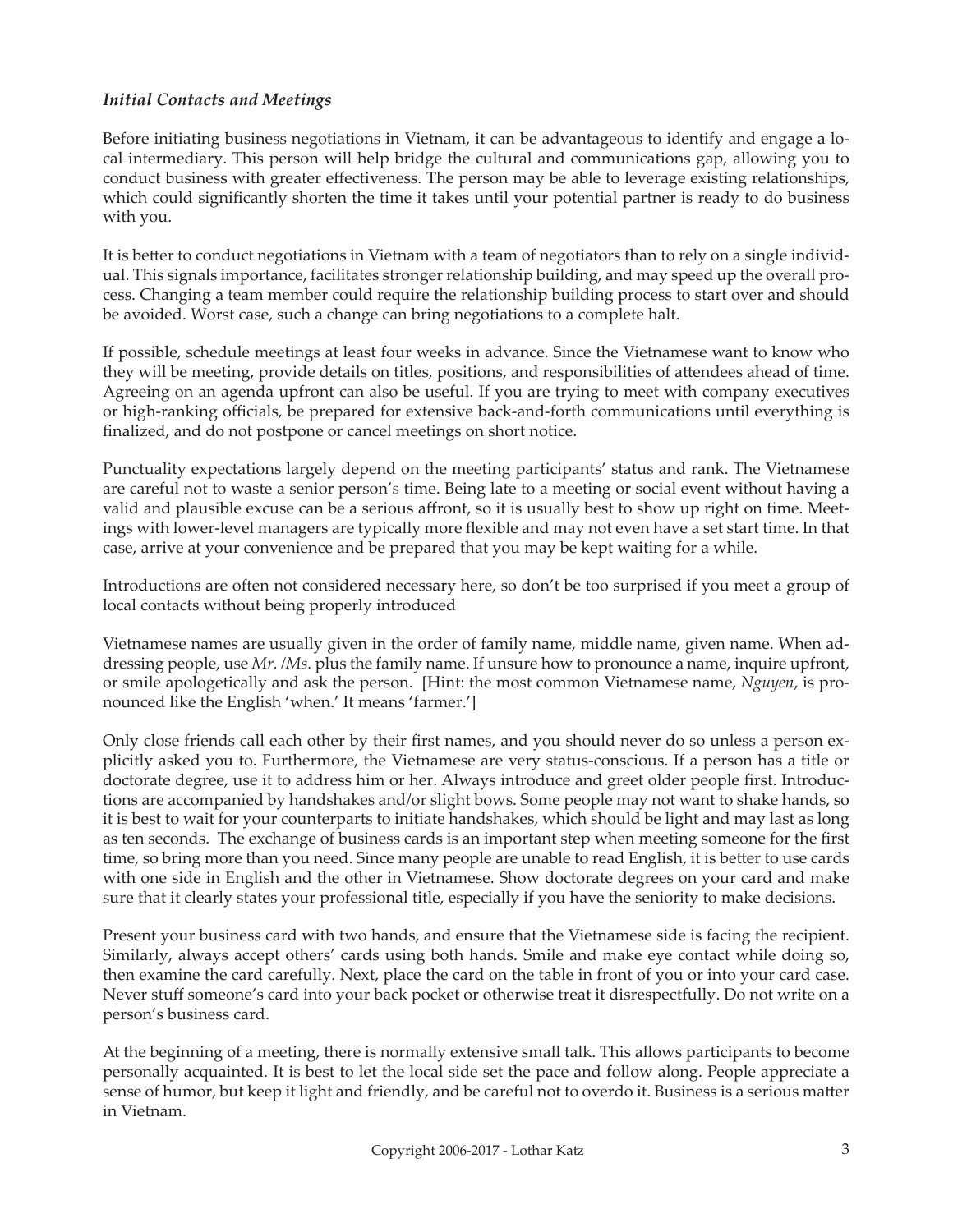The primary purpose of the first meeting is to get to know each other and start building relationships. In fact, the subject of business may not come up at all, so be careful not to come across as too task-oriented and pushy. In general, meetings do not serve as events for decision-making. Instead, they are opportunities to indicate interest, intensify relationships, gather and exchange more information, or to communicate decisions. It would be unrealistic to expect a meeting to lead to a straight decision.

The most senior members of your group should lead the discussion. In Vietnamese business culture, it is inappropriate for subordinates to interrupt. It is good to make a presentation, but keep it simple and avoid over-designing it. Verify through diplomatic questions whether your audience understands you. Since saving *face* is so important, people will not openly admit it in front of others if they do not understand what you are presenting.

You will likely find the atmosphere of the first meeting to be pleasant and amicable. Do not take this to mean that your negotiation will be easy. People may turn tough and much more intense as soon as the real negotiation starts. In this culture of respecting each others' *face*, the context of a situation often determines which behaviors are appropriate.

You should bring a sufficient number of copies of anything you present, such that each attendee gets one. The appearance of your presentation materials is not very important as long as you include good and easy-to-understand visuals. Use diagrams and pictures wherever feasible, cut down on words, and avoid complicated expressions. Having your handout materials translated to Vietnamese is not a must but helps in getting your messages across.

## *Negotiation*

**Attitudes and Styles –** In Vietnam, the primary approach to negotiating is to employ distributive and contingency bargaining. While the buyer is in a superior position, both sides in a business deal own the responsibility to reach agreement. They expect long-term commitments from their business partners and will focus mostly on long-term benefits. Although the primary negotiation style is competitive the Vietnamese nevertheless value long-term relationships. Vietnamese negotiators may at times appear highly competitive or outright adversarial, fiercely bargaining for seemingly small gains. However, even when negotiating in a fairly direct and aggressive fashion, they ultimately maintain a long-term perspective and remain willing to compromise for the sake of the relationship. Do not confuse the sometimes-aggressive style with bad intentions. Keeping relationships intact throughout your negotiation is vital. It is best to remain calm, friendly, patient, and persistent, never taking anything personally. It will also be very important to maintain continuity in the objectives you pursue, the messages you deliver, and the people you include in the negotiation.

Should a dispute arise at any stage of a negotiation, you may be able to reach resolution through emphasizing the benefits to both sides, remaining flexible and showing willingness to compromise. Show your commitment to the relationship and refrain from using logical reasoning or becoming argumentative since this will only make matters worse. Patience and creativity will pay strong dividends. In extreme situations, leverage your local relationships to influence your negotiation counterpart's decisions, or use a mediator, ideally the party who initially introduced you.

**Sharing of Information –** Vietnamese negotiators are willing to spend considerable time gathering information and discussing various details before the bargaining stage of a negotiation can begin. Information is rarely shared freely, since the Vietnamese believe that privileged information creates bargaining advantages.

Keep in mind that humility is a virtue in Vietnamese business culture. If you make exaggerated claims in an effort to impress the other side or to obtain concessions, they will likely investigate your claims before responding. This could prove very embarrassing.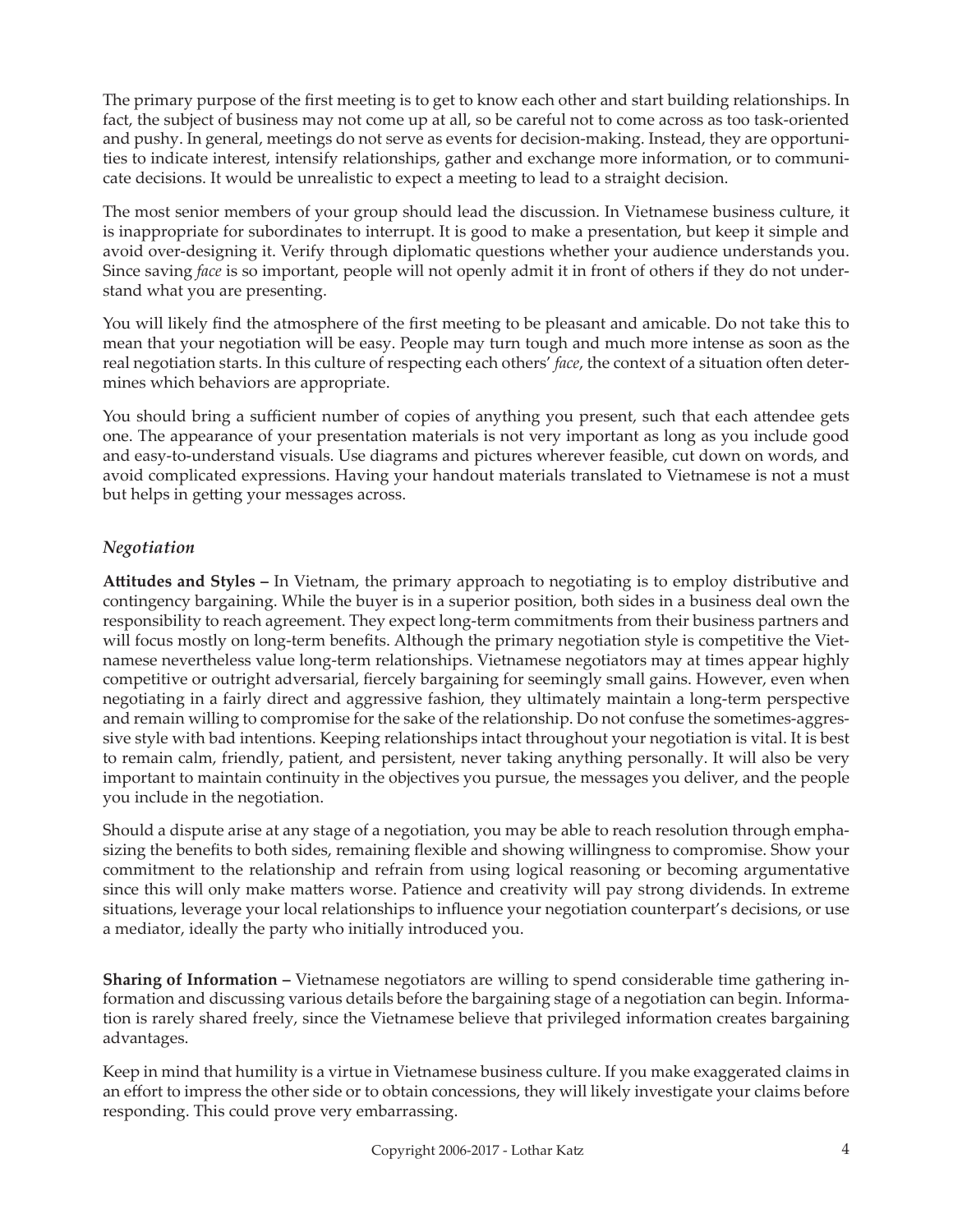**Pace of Negotiation –** Expect negotiations to be slow and protracted. Relationship building, information gathering, bargaining, and decision making may all take considerable time. Furthermore, negotiators often attempt to wear you down in an effort to obtain concessions. Be prepared to make several trips if necessary to achieve your objectives. Throughout the negotiation, be patient, show little emotion, and accept that delays occur.

The Vietnamese generally employ a polychronic work style. They are used to pursuing multiple actions and goals in parallel. When negotiating, they often take a holistic approach and may jump back and forth between topics rather than addressing them in sequential order. In multi-item negotiations, people may bargain and haggle over several aspects in parallel. It is not unusual for them to re-open a discussion over items that had already been agreed upon. In addition, they may take phone calls or interrupt meetings at critical points in a negotiation. While they may be doing some of this on purpose in order to confuse the other side, there are usually no bad intentions. Negotiators from strongly monochronic cultures, such as Germany, the United Kingdom, or the United States, may nonetheless find this style highly confusing and irritating. In any case, do not show irritation or anger when encountering this behavior. Instead, keep track of the bargaining progress at all times, often emphasizing areas where agreement already exists.

If your counterparts appear to be stalling the negotiation, assess carefully whether their slowing down the process indicates that they are evaluating alternatives or that they are not interested in doing business with you. While such behavior could represent attempts to create time pressure in order to obtain concessions, the slow decision process in the country is far more likely causing the lack of progress. People from fast-paced cultures often underestimate how much time this takes and make the mistake of trying to 'speed things up', which is usually counterproductive. Again, patience and persistence are vitally important.

**Bargaining –** Most Vietnamese businesspeople are shrewd negotiators who should not be underestimated. Bargaining and haggling are aspects of everyday life, and people may use a wide array of negotiation techniques competently.

The bargaining stage of a negotiation can be extensive. Prices may move by 40 percent or more between initial offers and final agreement. Leave yourself sufficient room for concessions at many different levels and prepare several alternative options. This gives the Vietnamese negotiators room to refuse aspects of your proposal while preserving *face*. Ask the other side to reciprocate if you make concessions. It is not advisable to make significant early concessions since your counterparts will expect further compromises as the bargaining continues. You can use the fact that aspects can be re-visited to your advantage, for instance by offering further concessions under the condition that the Vietnamese side reciprocate in areas that had already been agreed upon.

Deceptive techniques are sometimes employed. This includes tactics such as telling lies and sending fake non-verbal messages, pretending to be disinterested in the whole deal or in single concessions, misrepresenting an item's value, or making false demands and concessions. Lies will be difficult to detect. It is advisable to verify all information received from the local side through other channels. Similarly, they treat 'outside' information with caution. Do not take such tactics personally and realize that overt attempts to lie at or bluff your counterparts could backfire and might damage business relationships. Since negotiation teams must be well aligned and always have to preserve *face*, people rarely use 'good cop, bad cop.' It can sometimes be beneficial to use these tactics in your own negotiation approach. Carefully orchestrated, they may allow you to obtain valuable concessions without damaging the overall relationship. However, it could be devastating if the other side recognized this as a tactic, and any 'bad cop' member of your team also needs to be excluded from future negotiation rounds. The Vietnamese are not likely to use the 'limited authority' technique because groups rather than individuals normally make decisions. Be cautious when using the techniques of making false demands or false concessions. Since you must avoid causing loss of *face*, any overt attempts to bluff your counterparts could also backfire.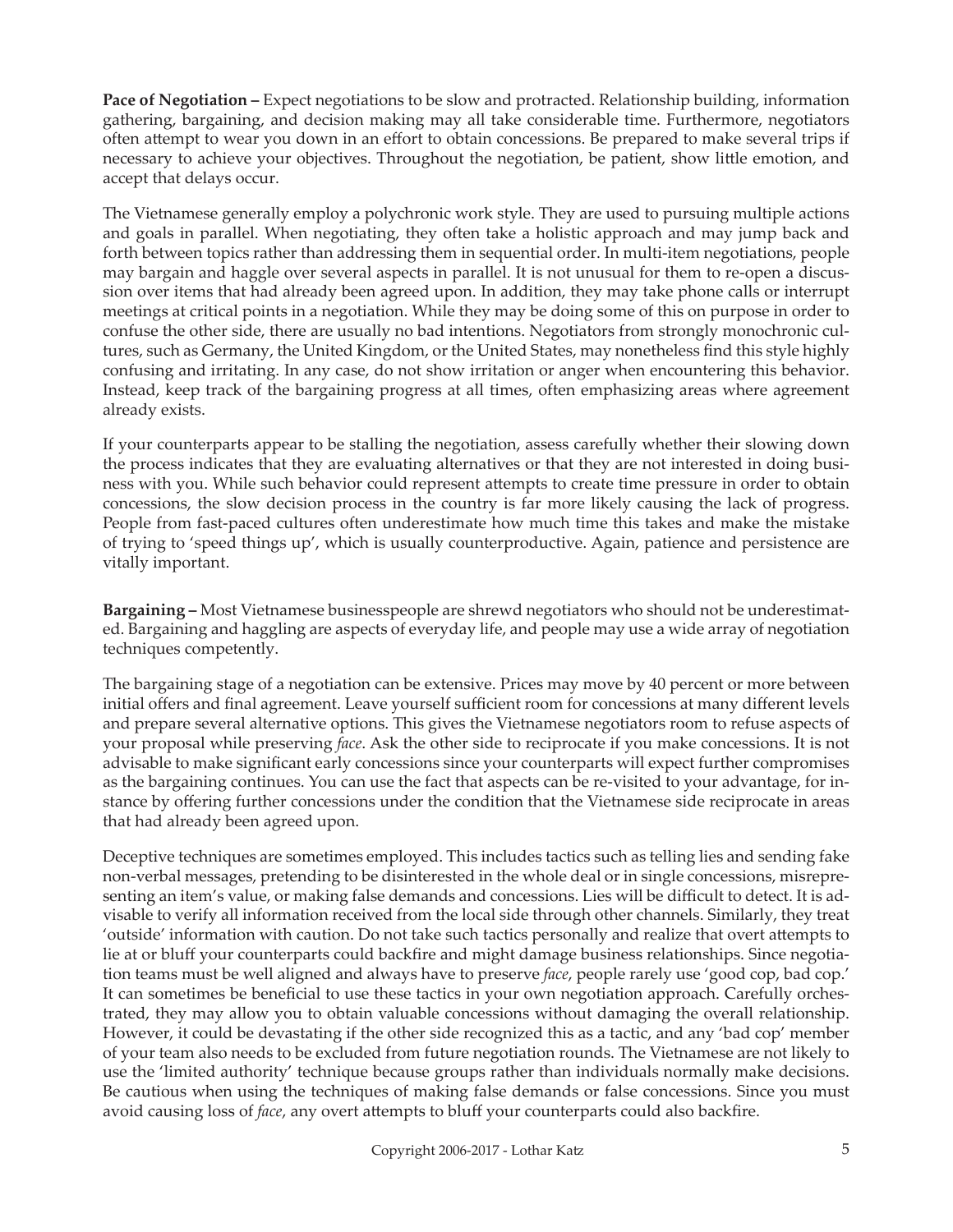Negotiators may use pressure techniques that include keeping silent, making final or expiring offers, applying time pressure, or nibbling. Silence can sometimes be effective as a way to convey displeasure. Skilled Vietnamese negotiators may remain silent for a long time without showing any signs of impatience. Don't let this fool you into thinking that they are not interested. Final offers may be made more than once and are almost never final. Do not announce any of your offers as 'final'– your counterparts will likely not believe that you are serious and may turn the tactic against you. Nibbling may prove useful in the final phases of negotiations. None of this will take your counterparts by surprise, though. Avoid other common pressure tactics such as opening with your best offer or showing intransigence, since they cannot be applied effectively without running the risk of causing loss of *face*.

Vietnamese negotiators rarely employ aggressive or adversarial techniques since they affect *face*. The risk of using any of them yourself is hardly worth the potential gain. Exceptions are extreme openings, which people use frequently, as well as threats and warnings. As long as extreme opening offers are not openly aggressive, this approach can be effective. Should your counterparts appear aggressive as the bargaining gets more heated, remind yourself that they may not perceive it that way. It might be wise to deflect the pressure, for example by explaining other arrangements you have accepted for similar deals in the past.

As in most strongly relationship-oriented cultures, negotiators may sometimes use emotional techniques such as attitudinal bargaining, attempting to make you feel guilty, grimacing, or appealing to personal relationships. Be cautious when doing this yourself. You might cause the other side to lose *face*, which could damage your negotiating position.

At times, defensive negotiation tactics may be used. An exception is directness, which is rare in Vietnam. People may be shocked if you are overly direct yourself, which can be counterproductive.

Note that opening with written offers and attempting to introduce written terms and conditions as a negotiation tactic is rarely successful. In most cases, businesspeople will ignore or tactfully reject them and request that each aspect be negotiated individually.

Corruption and bribery are quite common in Vietnam's public and private sectors. However, people may draw the line differently, viewing minor payments as rewards for getting a job done rather than as bribes. Also, keep in mind that there is a fine line between giving gifts and bribing. What you may consider a bribe, a Vietnamese could simply view a nice gift. Introducing and explaining your company's policies early on might help, but be careful not to moralize or appear to imply that local customs are unethical.

**Decision Making –** Organizations are usually very hierarchical here. However, decision making is normally a consensus-oriented group process in Vietnam. This can be confusing for Westerners looking to identify the 'key decision maker' in an organization, while in reality such a role may not exist at all. Decisions are often made through a process involving many stakeholders who establish consensus through a series of deliberations and internal politics that outsiders have very limited insight into. This process can take a long time and requires patience. Influencing the decision making requires understanding the Vietnamese side's intentions and building strong relationships with as many influential stakeholders as you possibly can. The role of the senior leaders is to orchestrate the process, not to make decisions themselves. Nevertheless, their input carries a lot of weight and they may have the final say, so do everything you can to win their consent and support.

When making decisions, Vietnamese businesspeople may not rely much on rules or laws. They usually consider the specific situation rather than applying universal principles. Personal feelings and experiences weigh more strongly than empirical evidence and other objective facts do. Exceptions exist where party rules or government objectives force them to be more dogmatic. The Vietnamese are often reluctant to take risks. If you expect them to support a risky decision, you may need to find ways for them to become comfortable with it first. You are much more likely to succeed if the relationship with your counterparts is strong and you managed to win their trust.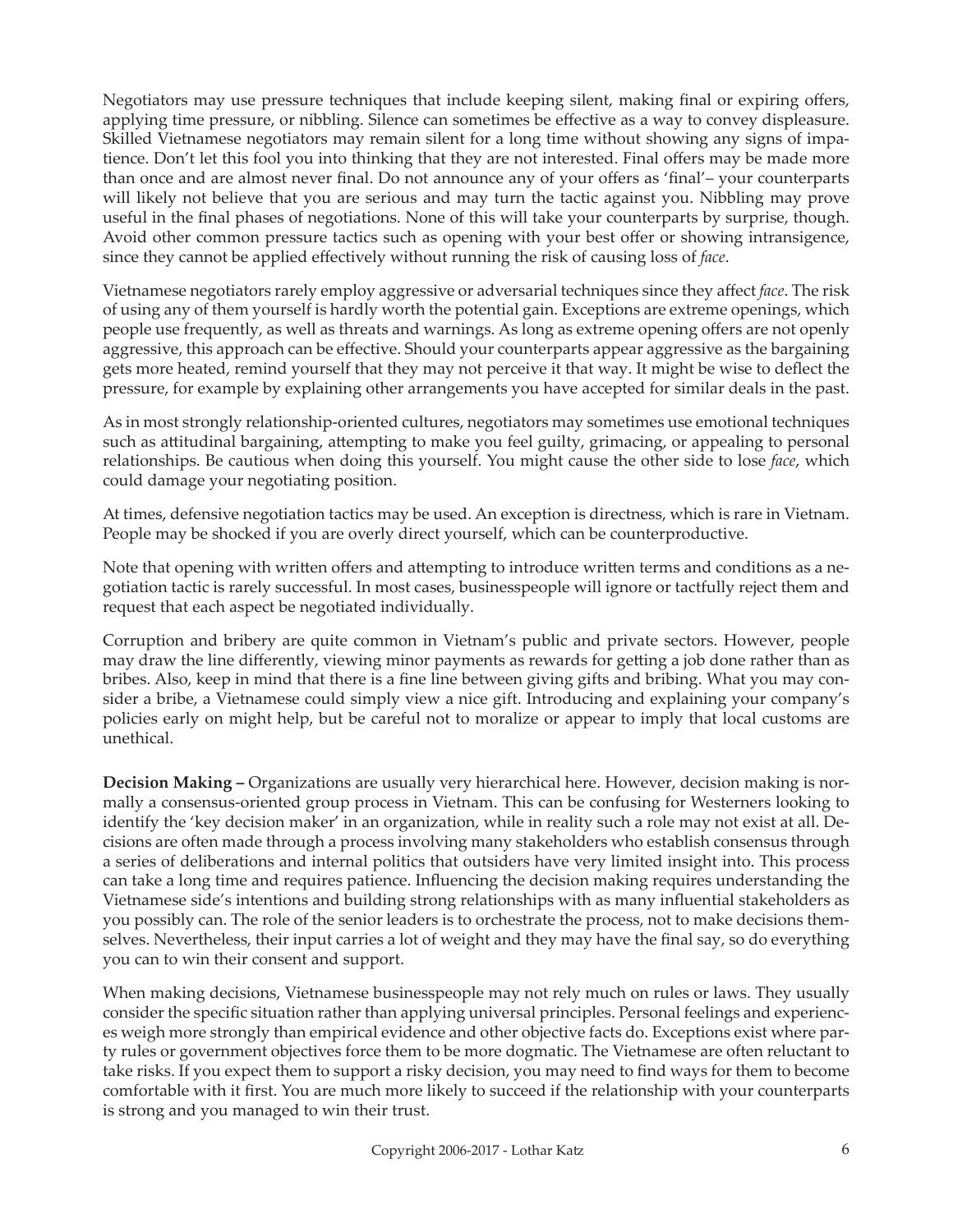## *Agreements and Contracts*

Capturing and exchanging written understandings after meetings and at key negotiation stages is useful since oral statements are not always dependable. While these serve as tools to improve the communication and strengthen commitments, they should not be taken for final agreements. Any part of an agreement may still change significantly before both parties sign the final contract.

It is important to realize that the Vietnamese have a view of written agreements and contracts that is different from the one most Westerners have. Most businesspeople rely more on the strength of relationships rather than on written agreements when doing business.

Written contracts are usually kept high-level, capturing only the primary aspects, terms, and conditions of the agreement. Writing up and signing the contract is a formality. The Vietnamese believe that the primary strength of an agreement lies in the partners' commitment rather than in its written documentation. Before signing a contract, read it carefully. The local side may have made modifications without flagging them. While this could be perceived as bad-faith negotiation in other cultures, Vietnamese businesspeople may view the changes as clarifications.

Consult a local legal expert throughout the negotiation or at least before signing a contract. However, do not bring an attorney to the negotiation table, since this may be taken as a sign that you do not trust your counterparts.

Contracts alone are not dependable. The Vietnamese side may continue to press for a better deal even after a contract has been signed. If you refuse to be flexible, allowing the relationship to deteriorate, contract terms may not be kept at all. Your best chance to ensure that your partners follow through on their commitments is to stay in regular contact and nurture the relationship throughout your business engagement.

#### *Women in Business*

In spite of the Communist ideal of equality, gender roles are still clearly distinct in Vietnam. Women officially have the same rights as men but rarely manage to reach positions of similar income and authority.

As a visiting businesswoman, you will generally encounter few problems when visiting Vietnam, provided that you exercise caution and act professionally in business and social situations. Displaying confidence and some degree of assertiveness can be effective, but it is very important not to appear overly bold and aggressive. If you feel that your counterparts are questioning your competence, it can be helpful to emphasize your company's importance and your role in it. A personal introduction or at least a letter of support from a senior executive within your company may help a lot.

#### *Other Important Things to Know*

Business meals and entertainment are very important as they help advance the vital process of building strong relationships. Refusing to participate in such activities is a signal that you are not seriously interested in doing business with your counterparts. Although business is commonly not discussed during these events, especially over dinner, there can be exceptions.

Gift giving is common in social and business settings in Vietnam. Gifts are typically small and of modest value. If you received one, it is best to reciprocate with an item of similar value that is typical of your home country. Giving a gift after signing a contract is viewed very favorably. Do not open gifts in the presence of the giver unless your host did so first.